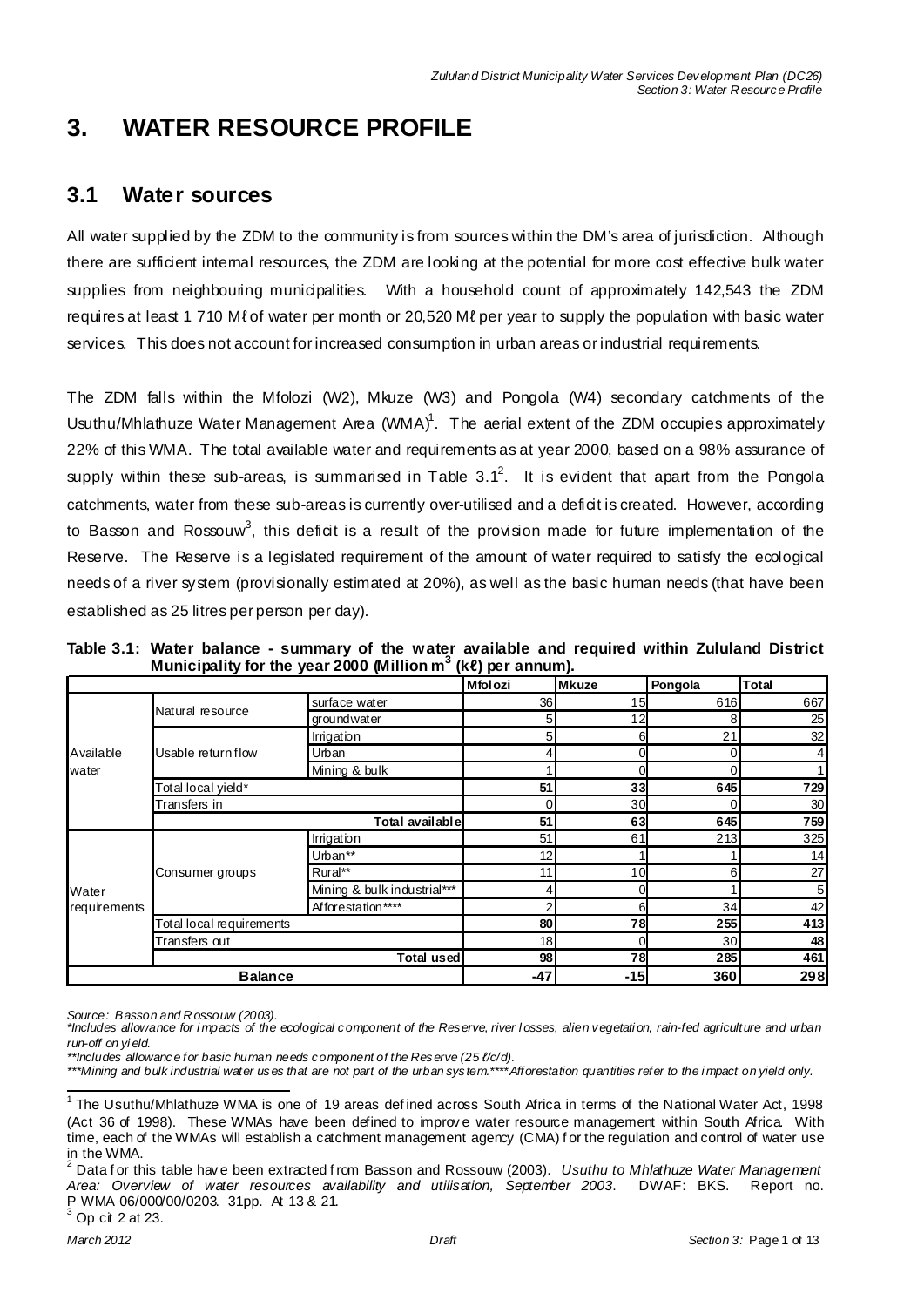## **3.1.1 White Umfolozi Catchment (Hlahlindlela Regional Water Supply and Nkonjeni Regional Water supply Area)**

A detailed catchment study for the Mfolozi River has not been undertaken before. The catchment has however been included in national water resource studies such as the Surface Water Resources of South Africa 1990 (WR90) and the Water Resources of South Africa 2005 (WR2005) studies of the Water Research Commission. Although the Usuthu to Mhlathuze Water Management Area (WMA6) is not considered by the Department of Water Affairs (DWA) to be a water stressed area as a whole, the Mfolozi River catchment is considered to have a net deficit in the water balance for the catchment according to the National Water Resource Strategy (September 2004 edition). The National Water Resource Strategy also indicates that there will be no net increase in water requirements within the catchment from 2000 to 2025. However there has been growing water demand over the past decade mainly due to an increase in the provision of water services to the large rural population within the catchment.

A reconnaissance level water resource catchment study for the White Mfolozi River was undertaken in 2009/2010. The yield analyses indicate that there is **insufficient** water to currently meet the requirements of eMondlo at 98% assurance and by 2030 there will be significant shortfalls in the water availability to meet the requirements of all the main towns, especially if the Reserve are released from the main dams. One of the recommendations of the study was that the Water Resource Planning Model (WRPM) be used to determine the scheduling requirements for new infrastructure and to recommend operating rules for the system.

ZDM undertook a Water Resource Modelling of **the upper White uMfolozi River System** during 2011/2012. Areas served by this System are Vryheid Town and surrounding suburbs, Bhekuzulu, Lakeside, eMondlo Town and surrounding areas (Hlahlindlela Regional Water Supply Scheme), Mpumanhlope, Ulundi, Babanango (Nkonjeni Regional Water supply Scheme) and Nondweni (Umzimyathi District Municipality).

The Water Resource Planning Model (WRPM) will be utilized to incorporate the water requirement projection (growth) and the current system storage states a s at the beginning of January 2012 into the systems model, for the following benefits;

- 1. To determine the resource capability of the various sub-systems at different storage states.
- 2. To determine the required water resource augmentation dates to ensure that planning and implementation of new schemes are done timeously to avoid water restrictions at unacceptable levels.

The WRPM system's main focus it implementation scheduling and planning as well as operating analysis, as it takes into account the current status of the system, the growing water requirements, changing return flows and the scheduling of new infrastructure. The WRPM is ideally suited to analysing a multi-catchment system and has been used successfully on many of the complex water resource system in South Africa, such as the Vaal River System, the Orange River System, the Berg River System and the Umgeni System. This is the first time it will be applied to the White Mfolozi System.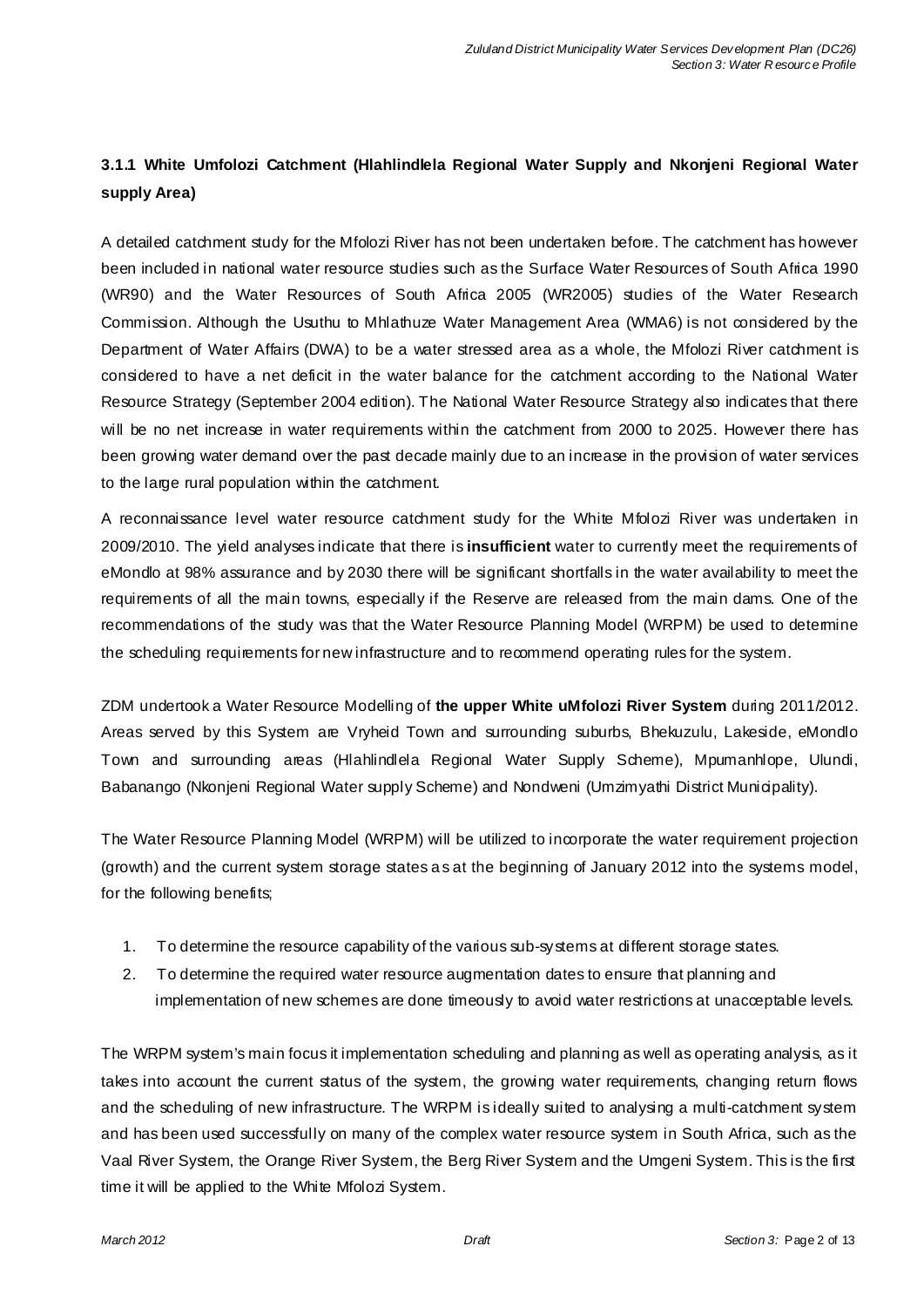The Planning Model has been setup for the White Mfolozi system and analyses done for three water demand scenarios.

| <b>Growth Scenario</b> | Vryheid Area<br>(%) | eMondlo Area<br>(%) | Ulundi Area<br>$\frac{10}{6}$ |
|------------------------|---------------------|---------------------|-------------------------------|
| Low                    |                     |                     |                               |
| Median                 | 2.3                 | 2.4                 | っっ                            |
| High                   | າ າ                 |                     | 4.5                           |

#### **Table 3.2: Low, Medium and High Growth Scenarios**

The model indicates that the yield from Mvunyane dam **is insufficient** to meet the water requirements at the desired levels of assurance and should be augmented very soon, to avoid the risk of restrictions occurring. The operating rules for Mvunyane should be implemented to protect higher assurance users.

For the **low growth scenario**, the yield from Klipfontein combined with the other existing dams is sufficient to meet the water requirements of Vryheid and Ulundi as well as the link to eMondlo until at least 2030.

For the **median growth scenario**, the yield from Klipfontein combined with the other existing dams is sufficient to meet the water requirements of Vryheid, Ulundi and eMondlo until 2024. After 2024, the existing water resource infrastructure of the White Mfolozi will need augmentation to meet the projected water requirements.

For the **high growth scenario**, the yield from Klipfontein combined with the other existing dams is sufficient to meet the water requirements of Vryheid, Ulundi and eMondlo until 2021. After 2021 the existing water resource infrastructure of the White Mfolozi will need augmentation to meet the projected water requirements.

It is therefore important that the required work to plan for the next water resource augmentation be undertaken, due to the long lead times required to implement a water resource development projects.

In applying the Planning Model approach to the development planning of water resource systems it is important that analyses are regularly updated to account for changes in storage and any revised projections of demands. These analyses should be undertaken annually around the decision month of May. The updated analyses should include any proposed new resource development or change in reuse strategy.

The following recommendations are proposed:

- Take immediate action to augment the water supply to eMondlo.
- Start the necessary pre-feasibility and /or feasibility studies to be prepared for the next Water Resource Augmentation project.
- Implement the proposed operating rules for Mvunyane, Bloemveld and Grootgewacht Dams
- Make a decision on a restriction strategy for eMondlo. Implement restrictions to eMondlo based on the short term yield curves and the water requirement projection for 2012.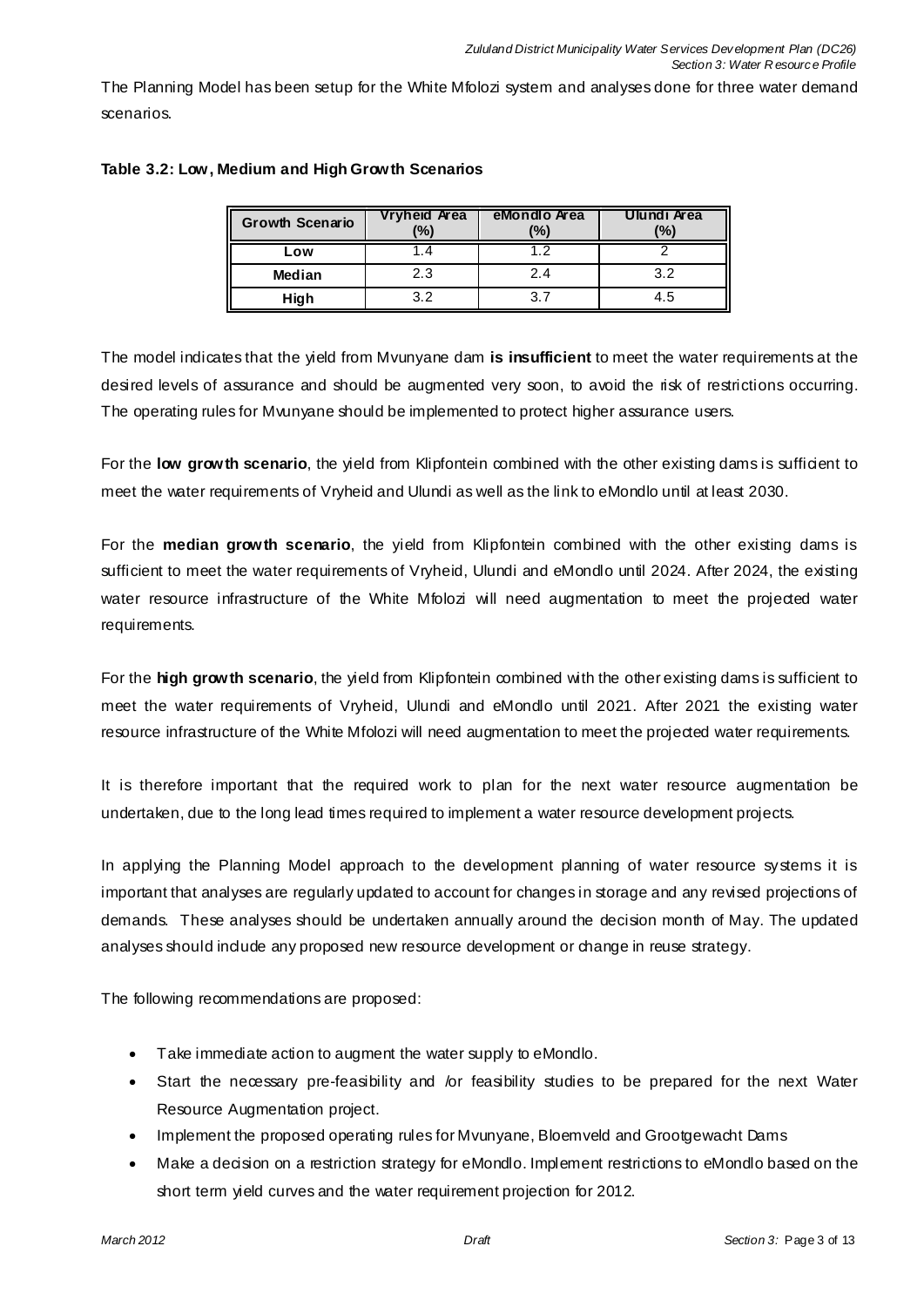- Continue to track the actual water usage in the system and update the water demand projections regularly.
- Monitor all dam levels on a daily basis, induding the rainfall and evaporation.
- Monitor water abstractions and return flows on a daily basis.
- Rerun the WRPM every year in May with the updated system storage information and the updated water projections to revise the projected implementation date for the next water resource augmentation project.
- Review the recommendations made in the First Order Reconciliation strategies done during Small Town Studies, particular attention should be paid to Water Conservation and Demand Management Strategies in the ZDM supply areas.
- Review the option of raising Klipfontein dam as proposed in the First Order Reconciliation strategies with other water resource development alternatives to improve the system yield. The raising of Klipfontein Dam is likely to be expensive due to the potential impact on the road and railway line.

#### **3.1.2 Black Umfolozi Catchment (Usuthu Regional Water Supply)**

ZDM investigated the available water resources in the upper Black Mfolozi River during 2011.

The purpose of the investigation was twofold:

- An assessment was undertaken to determine the available water resources of the upper Black Mfolozi River which involved quantifying the divertable flows at the existing weir on the river near Nongma upstream of the Kwa Nkweme River confluence. This represents the situation prior to construction of the off-channel storage dam on the Kwa Nkweme River. Analyses were performed for 18.6 Ml/day (2025 demand) and 25 Ml/day (2035 demand).
- Detailed yield analyses were undertaken to determine the water resources capability of a proposed system on the upper Black Mfolozi River, which consists of a new off-channel storage dam on the Kwa Nkweme River. Water for this off-channel storage dam will be supplied by diverting available flows from the existing weir on the Black Mfolozi River. The performance of the system was evaluated for a variety of possible configurations including a range of dam (storage) sizes, flow diversion capacities and downstream environmental flow requirements (EFR's).

Based on the results of the water resource assessment it is conduded that:

Prior to the construction of the proposed off-channel storage dam on the Kwa Nkweme River, a run-of-river scheme on the upper Black Mfolozi River could supply a target abstraction of 18.6Ml/day (or 6.8 million  $m\frac{3}{2}$ , the projected water requirement for the proposed scheme in 2025) with an annual risk of failure of 64% (recurrence interval of 1:1.6 years). This risk is well above accepted levels for schemes of this increase the supply capability (assurance of supply) of the system.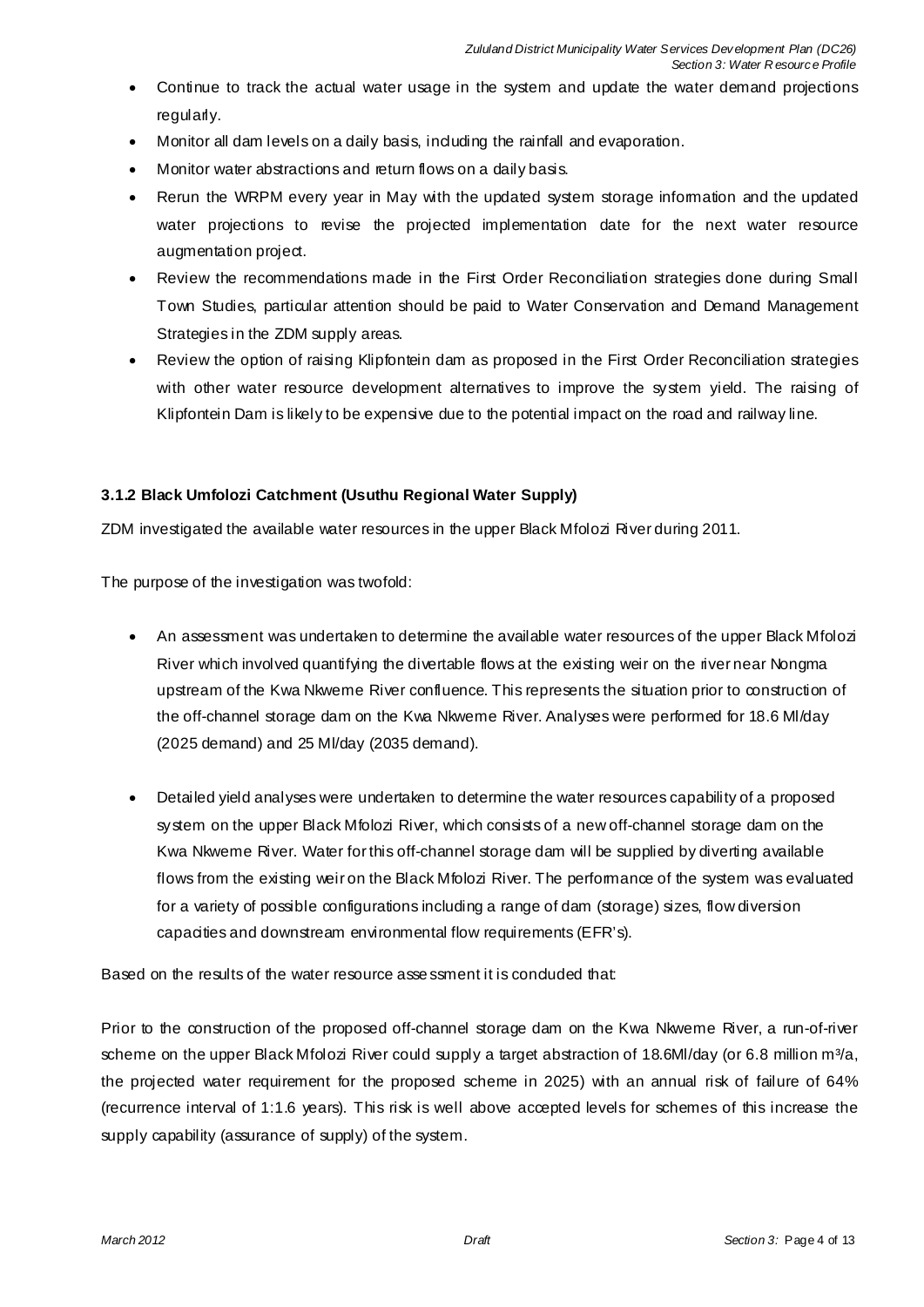A storage capacity of 7.9 million m<sup>3</sup> (30% of the maximum capacity) is adequate to meet the target abstraction of 6.8 million m<sup>3</sup>/a. This, however, requires a fairly large diversion works capacity of 0.6m<sup>3</sup>/s. For a larger dam of 10.6 million m<sup>3</sup> (40% of the maximum capacity) diversion works with a capacity of only 0.4m<sup>3</sup>/s would be adequate to meet the target abstraction.

The option recommended was the construction of a 75m high earthfill dam at estimated construction cost of R370m, but due to the limited geotechnical information available, the level of the dam options investigation (layouts and design) and related cost estimates can be classified as pre-feasibility.

A detailed survey of the dam basin is required, prior to any further designs and cost estimates. The survey information will be used on the area capacity calculations of the dam, as well as the design of the dam wall (length, height, spillway type, etc.) and other structures.

A detailed geotechnical investigation is also required, prior to any further designs and cost estimates.

#### **3.1.3 Pongola Catchment (Mandlakazi, Mkuze and Simdlangentsha Regional Water supply Area)**

 The Pongola catchment is currently under-utilised and the only catchment area not under stress. This catchment area supplies the Mandlakazi Regional Water Supply Scheme from Senekal Boerdery via the Jozini Dam.

Due to the high cost involved for the construction of an off storage Facility for the Usuthu Regional Scheme the augmentation of the Mandlakazi and Usuthu Regional Water Supply Schemes is currently investigated. The following items should be considered:

- Alternative sites for the off-channel storage facility should be investigated.
- The possibility to reduce the capacity of the off-channel storage dam on the Kwa Nkweme River should be investigated. The associated risk should be taken into account.
- Further investigation and planning should be carried out to produce a master plan and detailed implementation strategy for the combined schemes.
- The Operational cost should also be taken into account (induding levies payable to Mr Senekal.)
- x ZDM will have to asse ss their agreement with Senekal and negotiate upgrading and extensions of the existing agreement if necessary for the Usuthu supply.
- Additional and future DWA water allocations and licences from Jozini Dam.
- The existing abstraction Works at Jozini Dam needs to be investigated.

#### **3.1.4 Groundwater sources**

#### **Groundwater sources – aquifer characteristics**

Groundwater is a useful water resource with potential quality and quantity being controlled by the geology of an area (see Figure 3.1 below). The Zululand district is underlain predominantly by Karoo Sequence basalts, shales, siltstones, sandstones and conglomerates that have been intruded by dolerite dykes, sills and plugs of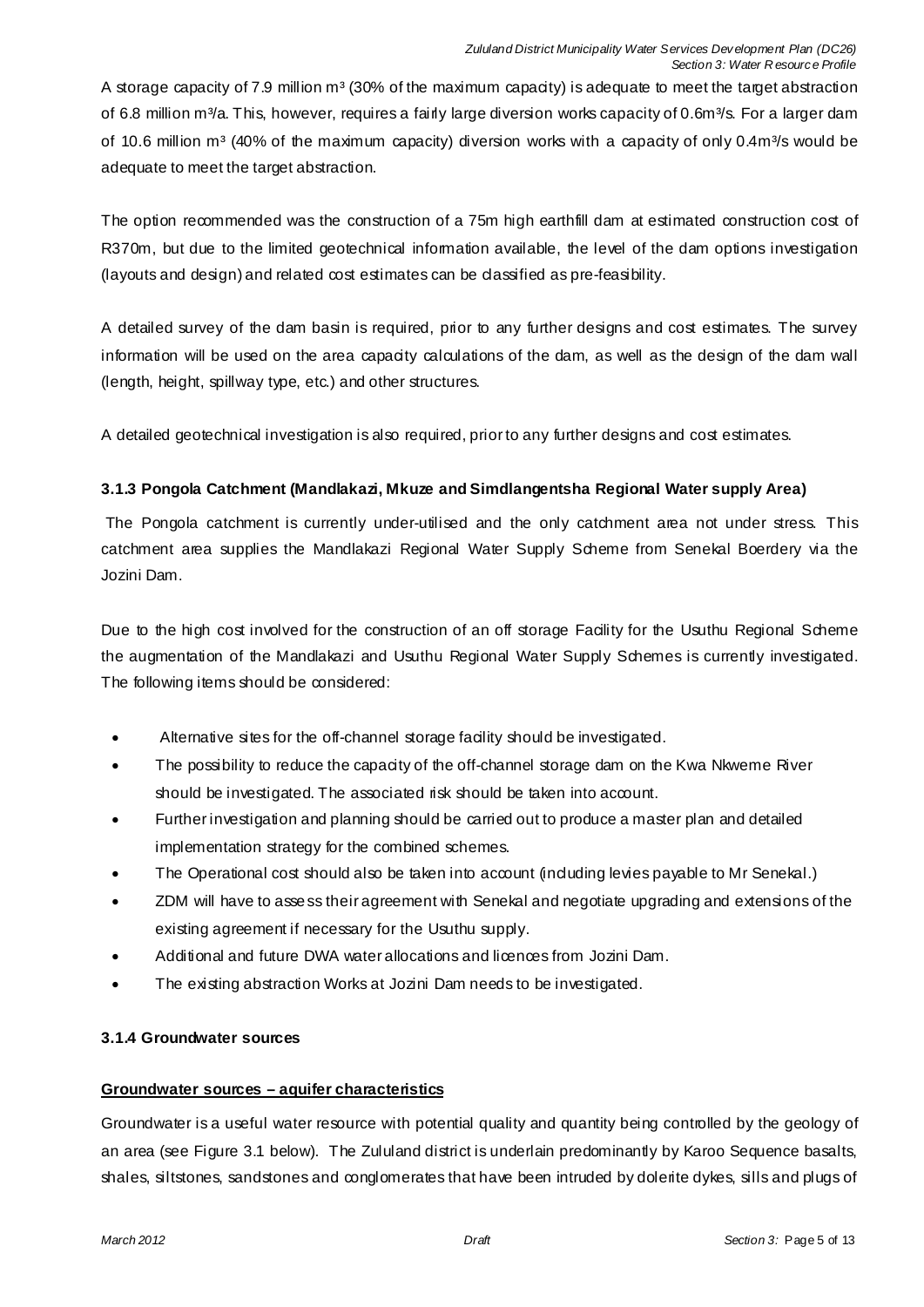Jurassic age (i.e. post Karoo; see Appendix 6 for geological maps). The formations making up the Karoo Supergroup sediments are often relatively massive such that primary storage and permeability is negligible. Groundwater storage and movement is confined to joints and bedding planes within the rock mass that yield between 0.5 and 2  $\ell$ s. In the absence of faulting or dolerite intrusions, the groundwater potential of these sediments is marginal to poor (i.e. 0 to 0.5  $\ell$ 's (0 to 1,800  $\ell$ <sup>th</sup>)). In addition, water quality is generally poor (Class 2) and some boreholes produce high concentrations of dissolved salts (Nyoka Formation), with high NaCl and  $SO_4$  concentrations (Vryheid and Dwyka Formations) or high Iron and/or Manganese (Pietermaritzburg Formation). The indurated contact zones in the sediments adjacent to the intrusive Jurassic age dolerite intrusions are often highly fractured and these discrete zones enhance groundwater storage and rockmass permeability. As a result, boreholes drilled to intersect these structures usually produce higher yields and superior quality groundwater than that of the surrounding host rock. These contact zones usually produce yields ranging from 0.1 - 10 I/s and groundwater quality range from Class 0 to Class 3 depending on the composition of the sedimentary host rock.

The groundwater development potential of each of the quaternary catchments have been characterized using the criteria outlined as follows:

- The geological information underlying each quaternary and associated median yields for the geological formations.
- The ambient groundwater quality each of the geological formations.
- The renewable resource derived from rainfall recharge as a percentage of MAP over the effective surface area of the quaternary (base flow induded in the estimates).
- Current utilization was calculated using the following assumptions
	- $\circ$  Handpumps 250 l/hr for 12 hours = 3 kl/day
	- $\Omega$  Motorized systems 1000 l/hr for 10 hours = 10 kl/day

The potential extractable volume was derived from the difference between renewable groundwater resource (recharge) and current utilization (groundwater abstraction).

In general the overall groundwater quality in the ZDM is good (see Appendix 6), with the water quality in eDumbe, uPhongola and Abaqulusi LMs falling within Class 0 and 1 (Kempster Classification) and Nongoma and Ulundi LMs ranging from Class 0 to Class 4 (mostly due to the high NaCl concentrations). It is pertinent to note that a large number of the Traditional Authority areas are situated within these areas of poorer groundwater quality. The deterioration of groundwater quality from west to east, can be ascribed to:

- Declining rainfall from west to east.
- Concentration of dissolved solids from through flow below the Dwyka Formation and coal seams in the Vryheid Formation in the central and eastern regions of the catchments.

The sedimentary rocks that underlie the study area represent a secondary or fractured rock aquifer with negligible primary porosity or permeability. Groundwater storage and movement is therefore mainly confined to fractures and joints that occur within the rock mass, and is therefore structurally controlled.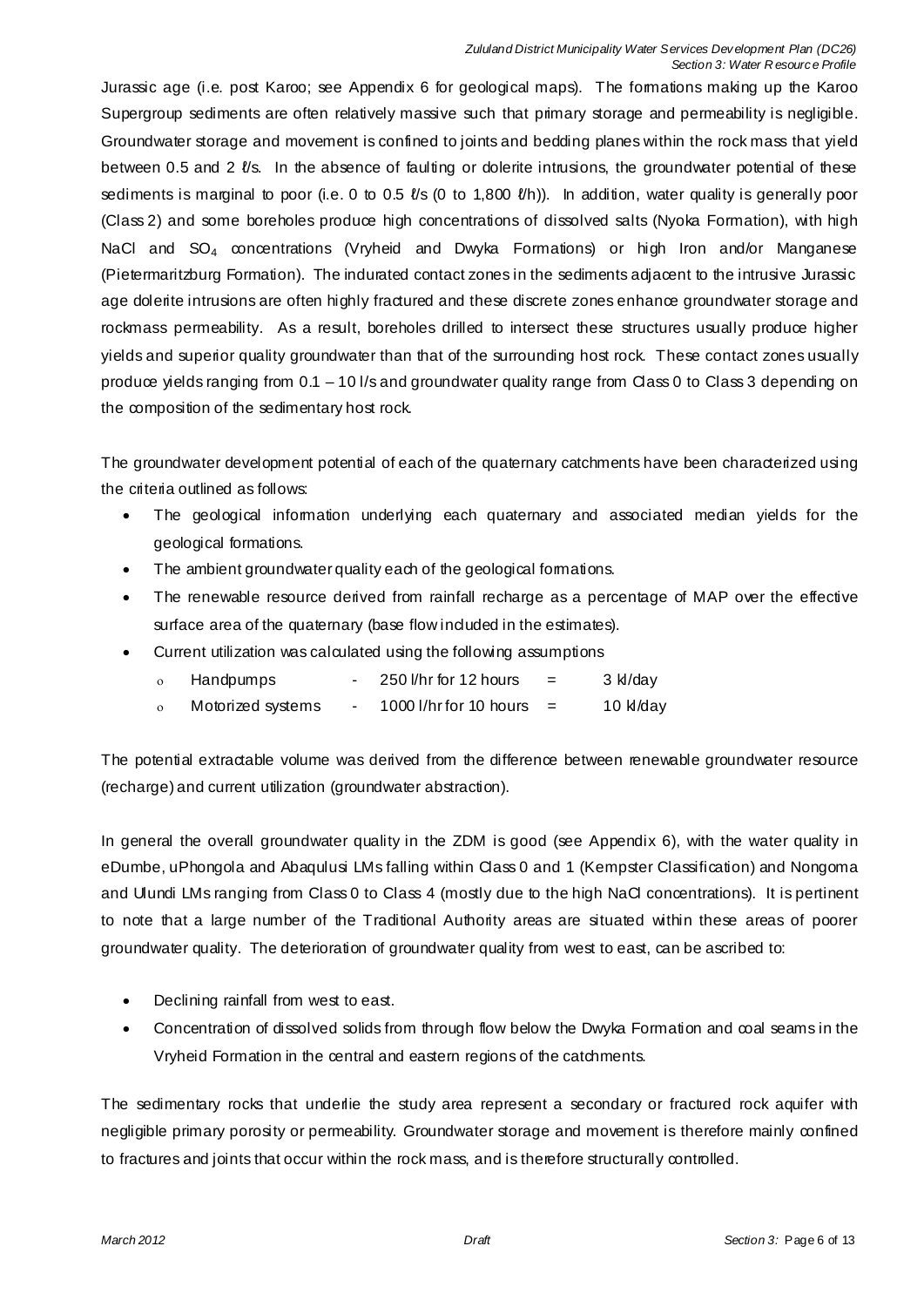The groundwater development potential within each of the quaternary catchments is adequate to meet the basic water demand of rural communities either through:

- Stand-alone basic levels of water supply by boreholes equipped with hand pumps; or
- Limited reticulation schemes through production boreholes that target structural features offering high groundwater development potential.

#### **Groundwater monitoring**

Owing to the fact that groundwater is utilised extensively in the supply of water services to the rural communities of the ZDM, it is important that groundwater levels and quality are monitored to ensure su stainability and SABS drinking water standards. The outbreak of cholera in KZN in 2000 resulted in extensive emergency work into the protection of surface water resources and sanitation supply. However groundwater quality is only occasionally monitored.

#### **External sources (where the WSA purchases water from others)**

All water currently supplied by the ZDM to the communities is from water resources within the DM's area of jurisdiction. However, as part of the regional scheme planning to alleviate the water services backlogs, the ZDM is approaching the surrounding WSAs to determine whether water can either be purchased from or supplied to others more cost effectively.

#### **Water returned to resources**

Water is returned through discharge from Wastewater Treatment Works (WWTW) in the urban areas into the Pongola and White Mfolozi River systems. However, the quantities of water returned to resources still needs to be obtained from the WWTWs and the current ZDM reporting systems will be extended to start monitoring the volumes discharged.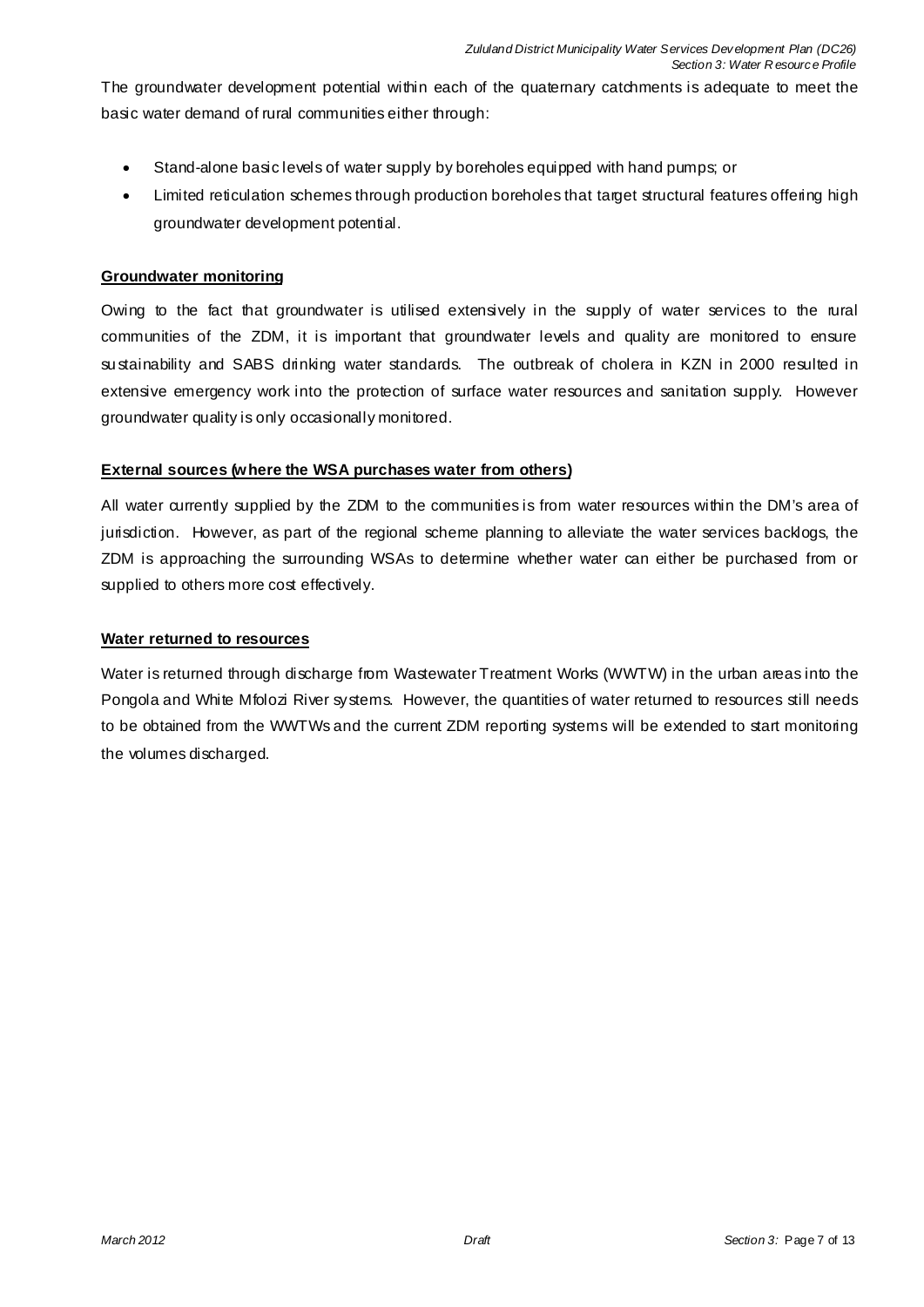

#### **Figure 3.1: Geology of the Zululand District Municipality**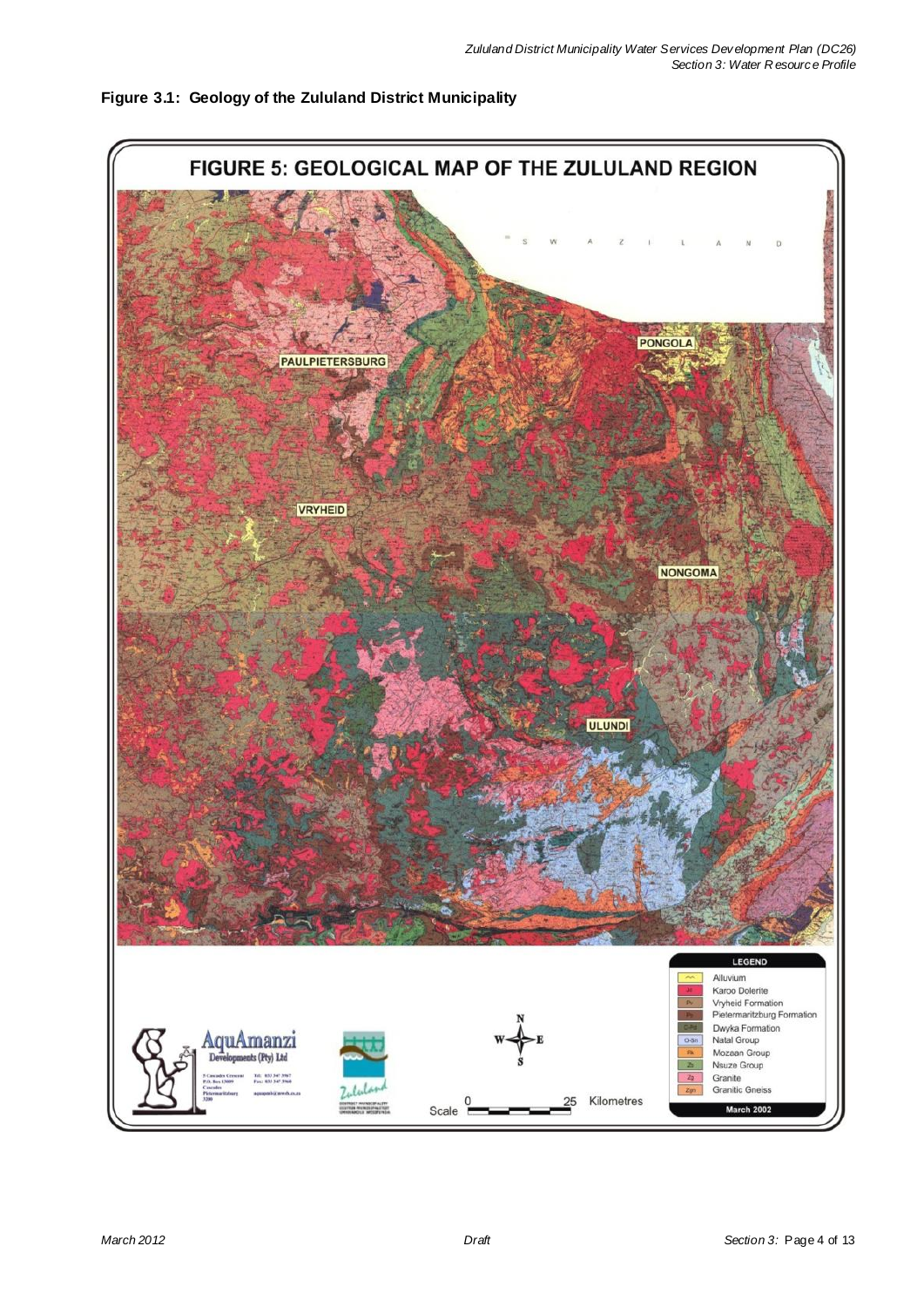## **3.2 Water quality**

The quality of bulk water taken from the resource is measured at the source; water treatment works (WTW) and the reservoir (Table 3.3). More detailed information on water quality and monitoring frequency per WTW and WWTW is given in Section 7 of this document.

|                                                         | At source | At treatment | At        | At tap     |
|---------------------------------------------------------|-----------|--------------|-----------|------------|
|                                                         |           | plant        | reservoir |            |
| Is water quality measured?                              | Yes       | Yes          | Yes       | Yes        |
| Do you monitor it yourself?                             | Yes       | Yes          | Yes       | <b>Yes</b> |
| If no, who does?                                        | n/a       | n/a          | n/a       | n/a        |
| Monitoring intervals                                    | Daily     | Daily        | Daily     | Monthly    |
| Are these results available in<br>electronic<br>format? | Yes       | Yes          | Yes       | Yes        |
| % time (days) within SABS 241 standards per<br>year     | 100       | 100          | 100       | unknown    |

**Table 3.3 (a): Water quality monitoring.** 

Monitoring of water quality within the rural areas is dependent upon the water source. Water supplied through boreholes and protected springs are not monitored for quality. In these instances the boreholes are not equipped, nor the springs protected if the water quality does not satisfy the SABS drinking water specifications. Water abstracted from surface water or supplied from urban areas is usually treated at a WTW and will have undergone the necessary quality monitoring and testing.

#### **Reporting on quality of water:**

ZDM has developed a water quality reporting system where all water quality test results are captured and management reports drawn for immediate interventions where needed. ZDM also reports monthly to DWAF on water quality results, as part of the DWAF regulation process. Table 3.3 (b) below shows such a water quality report that is produced on a monthly basis and that is used to monitor water quality in the district. Schemes that indicate inferior water quality results are then immediately acted upon to resolve such issues. The actual report for each month is available from the ZDM MANZI system on request.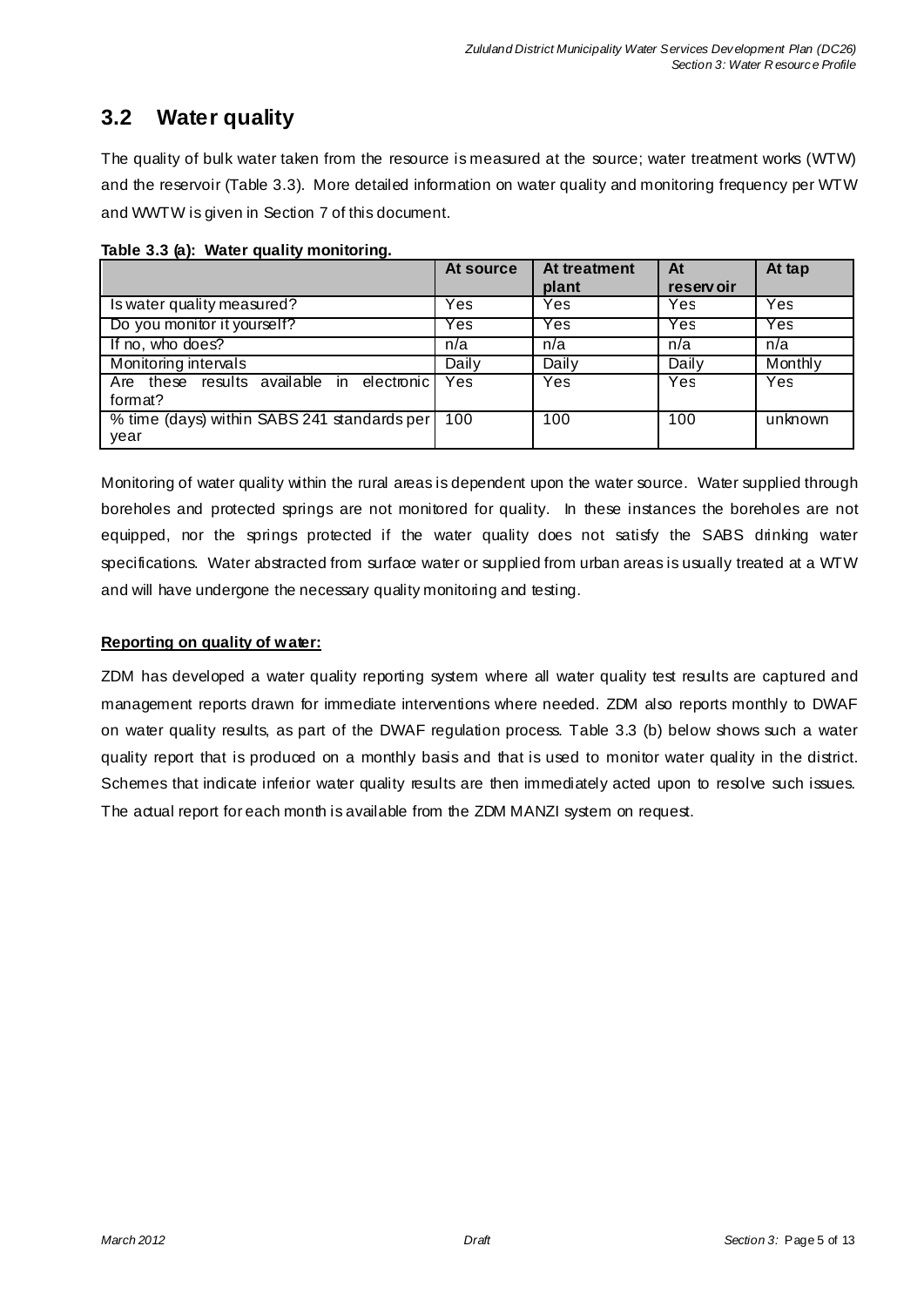|               | SchemelD Scheme Name | Month | Year | No of Tests | Class                              | Col our | Description                                                                      |  |  |
|---------------|----------------------|-------|------|-------------|------------------------------------|---------|----------------------------------------------------------------------------------|--|--|
| $\mathcal{P}$ | Vryheid              | 12    | 2011 | 67          | $\mathsf{IV}$                      |         | Dangerous water quality - totally unsuitable for use. Acute efects may occur     |  |  |
|               |                      |       |      |             |                                    |         | Poor water quality - unsuitable for use without treatment. Chronic effects may   |  |  |
| 13            | Coronation           | 12    | 2011 | 27          | Ш                                  |         | occur                                                                            |  |  |
|               |                      |       |      |             |                                    |         | Poor water quality - unsuitable for use without treatment. Chronic effects may   |  |  |
| 14            | Hlobane              | 12    | 2011 | 23          | Ш                                  |         | occur                                                                            |  |  |
| 15            | eDumbe               | 12    | 2011 | 27          |                                    |         | Good water quality - suitable for use, rare instances of negative effects        |  |  |
|               |                      |       |      |             |                                    |         | Marginal water quality - conditionally acceptable, Negative effects may occur in |  |  |
| 21            | Louws berg           | 12    | 2011 | 23          | $\mathbf{II}$                      |         | s ome s ensitive groups                                                          |  |  |
| 30            | Enyathi              | 12    | 2011 | 14          | IV                                 |         | Dangerous water quality - totally unsuitable for use. Acute efects may occur     |  |  |
| 37            |                      | 12    | 2011 | 23          | Ш                                  |         | Marginal water quality - conditionally acceptable, Negative effects may occur in |  |  |
|               | Mpungamhlope         |       |      |             |                                    |         | s ome s ensitive groups                                                          |  |  |
| 38            | Makhosini            | 12    | 2011 | 22          | $\mathsf{IV}$                      |         | Dangerous water quality - totally unsuitable for use. Acute efects may occur     |  |  |
| 40            | Babanango            | 12    | 2011 | 23          | Ш                                  |         | Marginal water quality - conditionally acceptable, Negative effects may occur in |  |  |
|               |                      |       |      |             |                                    |         | some sensitive groups                                                            |  |  |
| 45            | Golela               |       |      | 0           | No Data No Data                    |         | No Data                                                                          |  |  |
| 47            | Mand akazi           | 12    | 2011 | 4           |                                    |         | Good water quality - suitable for use, rare instances of negative effects        |  |  |
| 50            | Enyokeni             | 12    | 2011 | 23          | $\mathsf{IV}$                      |         | Dangerous water quality - totally unsuitable for use. Acute efects may occur     |  |  |
|               |                      |       |      |             |                                    |         | Marginal water quality - conditionally acceptable, Negative effects may occur in |  |  |
| 51            | Kombuzi              | 12    | 2011 | 14          | Ш                                  |         | s ome s ensitive groups                                                          |  |  |
|               |                      |       |      |             |                                    |         | Marginal water quality - conditionally acceptable, Negative effects may occur in |  |  |
| 57            | Nongoma              | 12    | 2011 | 31          | Ш                                  |         | s ome s ensitive groups                                                          |  |  |
|               |                      |       |      |             |                                    |         | Marginal water quality - conditionally acceptable, Negative effects may occur in |  |  |
| 97            | Ophuzane             | 12    | 2011 | 14          | Ш                                  |         | s ome s ensitive groups                                                          |  |  |
|               |                      |       |      |             |                                    |         | Marginal water quality - conditionally acceptable, Negative effects may occur in |  |  |
| 99            | Tholakele            | 12    | 2011 | 14          | Ш                                  |         | s ome s ensitive groups                                                          |  |  |
| 104           | Frischgewaagd        | 12    | 2011 | 55          | $\mathsf{IV}$                      |         | Dangerous water quality - totally unsuitable for us e. Ac ute efects may occur   |  |  |
| 106           | eMondlo              | 12    | 2011 | 71          | $\mathsf{IV}$                      |         | Dangerous water quality - totally unsuitable for use. Acute efects may occur     |  |  |
|               |                      |       |      |             |                                    |         | Marginal water quality - conditionally acceptable, Negative effects may occur in |  |  |
| 116           | Msibi                | 12    | 2011 | 14          | $\mathbf{II}$                      |         | s ome s ensitive groups                                                          |  |  |
|               |                      |       |      |             |                                    |         | Marginal water quality - conditionally acceptable, Negative effects may occur in |  |  |
| 118           | Nkos ents ha         | 12    | 2011 | 14          | Ш                                  |         | s ome s ensitive groups                                                          |  |  |
| 119           | Belgrade             | 12    | 2011 | 23          | $\mathsf{IV}$                      |         | Dangerous water quality - totally unsuitable for use. Acute efects may occur     |  |  |
|               |                      |       |      |             |                                    |         | Marginal water quality - conditionally acceptable, Negative effects may occur in |  |  |
| 120           | Khi phunyawo         | 12    | 2011 | 14          | $\mathsf{II}$                      |         | s ome s ensitive groups                                                          |  |  |
|               |                      |       |      |             |                                    |         | Marginal water quality - conditionally acceptable, Negative effects may occur in |  |  |
| 122           | Khambi               | 12    | 2011 | 14          | Ш                                  |         | s ome s ensitive groups                                                          |  |  |
|               |                      |       |      |             |                                    |         | Marginal water quality - conditionally acceptable, Negative effects may occur in |  |  |
| 125           | Mountain View        | 12    | 2011 | 14          | Ш                                  |         | s ome s ensitive groups                                                          |  |  |
| 128           | Osingi singini       | 12    | 2011 | 14          |                                    |         | Good water quality - suitable for use, rare instances of negative effects        |  |  |
|               |                      |       |      |             |                                    |         | Poor water quality - unsuitable for use without treatment. Chronic effects may   |  |  |
| 139           | Ceza                 | 12    | 2011 | 23          | $\ensuremath{\mathsf{III}}\xspace$ |         | occur                                                                            |  |  |
| 140           | Sidins i             |       |      | 0           | No Data No Data                    |         | No Data                                                                          |  |  |
| 147           | Ulundi               | 12    | 2011 | 71          | $\mathsf{IV}$                      |         | Dangerous water quality - totally unsuitable for use. Ac ute efects may occur    |  |  |
| 161           | Pongola              | 12    | 2011 | 40          |                                    |         | Good water quality - suitable for use, rare instances of negative effects        |  |  |
| 163           | Spekboom             |       |      | 0           | No Data No Data                    |         | No Data                                                                          |  |  |
|               |                      |       |      |             |                                    |         | Marginal water quality - conditionally acceptable, Negative effects may occur in |  |  |
| 164           | Khangela             | 12    | 2011 | 23          | $\mathbf{II}$                      |         | s ome s ensitive groups                                                          |  |  |
|               |                      |       |      |             |                                    |         | Marginal water quality - conditionally acceptable, Negative effects may occur in |  |  |
| 165           | Mvuzini              | 12    | 2011 | 14          | Ш                                  |         | s ome s ensitive groups                                                          |  |  |
|               |                      |       |      |             |                                    |         | Marginal water quality - conditionally acceptable, Negative effects may occur in |  |  |
| 195           | Nkonjeni             | 12    | 2011 | 19          | $\mathbf{II}$                      |         | s ome s ensitive groups                                                          |  |  |
| 334           | Itshelej uba         | 12    | 2011 | 23          | $\mathbf{I}$                       |         | Good water quality - suitable for use, rare instances of negative effects        |  |  |
| 341           | Thulasi zwe          | 12    | 2011 | 23          | $\mathsf{IV}$                      |         | Dangerous water quality - totally unsuitable for use. Acute efects may occur     |  |  |
| 350           | Masokaneni           | 12    | 2011 | 14          | $\mathbf{I}$                       |         | Good water quality - suitable for use, rare instances of negative effects        |  |  |
|               |                      |       |      |             |                                    |         | Marginal water quality - conditionally acceptable, Negative effects may occur in |  |  |
| 351           | Purim                | 12    | 2011 | 14          | $\mathsf{I}$                       |         | s ome s ensitive groups                                                          |  |  |
| 352           | Gumbi                |       |      | 0           | No Data No Data                    |         | No Data                                                                          |  |  |
| 360           | Usuthu               | 12    | 2011 | 19          | IV                                 |         | Dangerous water quality - totally unsuitable for use. Acute efects may occur     |  |  |

## **Table 3.3 (b): Monthly water quality report (December 2011)**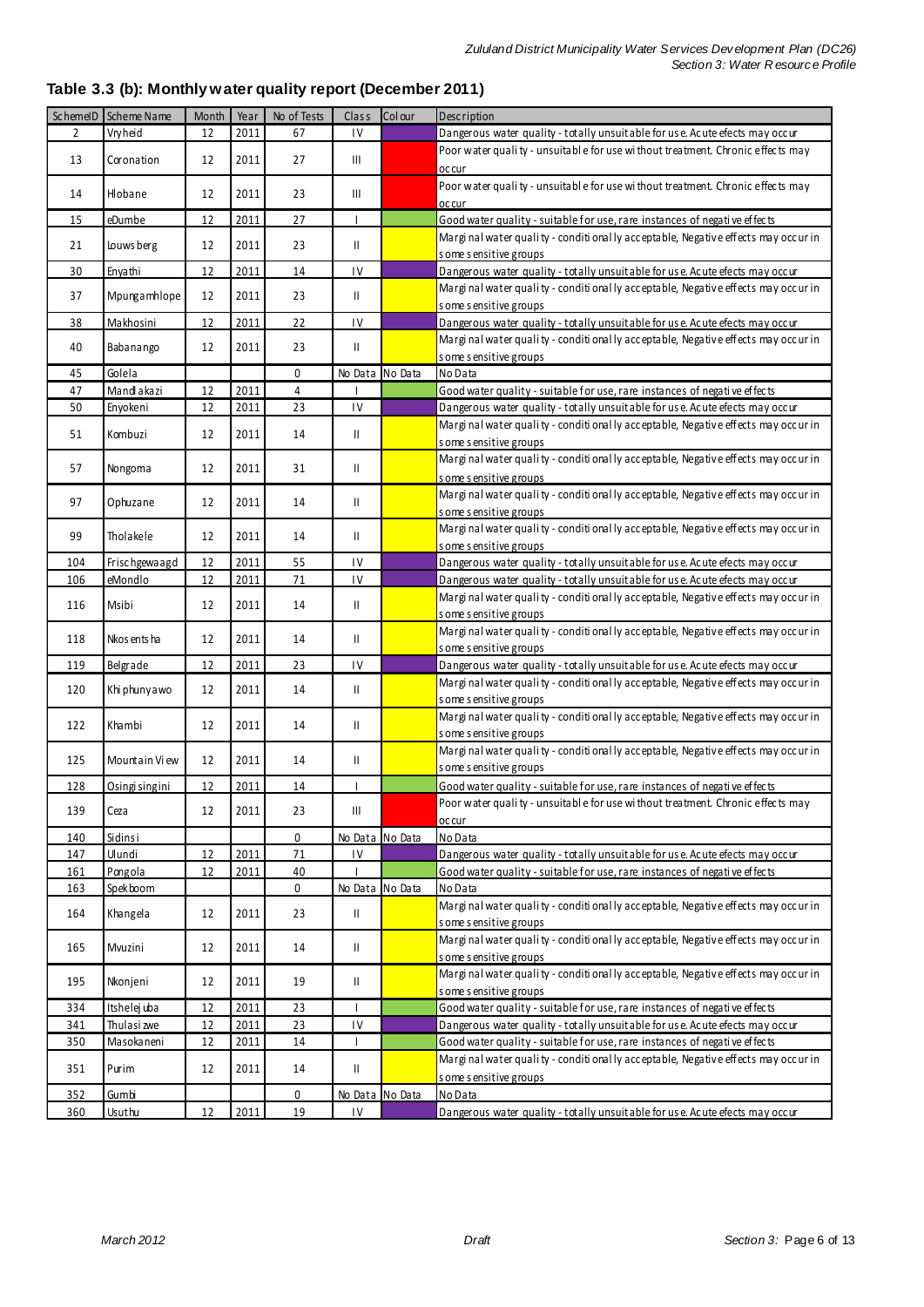#### **Quality of water returned to the resource**

The water returned to the resources in the urban areas is from the WWTW and storm water systems. Monitoring of stormwater quality does not occur. The WWTW treat domestic wastewater and wet industrial effluent, and once treated the return effluent is sampled. The effluent produced by "wet" industries needs to be monitored and sampled to ensure compliance with the municipal by-laws in terms of discharge into the WWTW.

There is no formal wastewater treatment process in the rural areas as the rural areas are supplied through dry-pit VIPs and not waterborne sewerage systems. The quality of sewage returned to the water sources must also be monitored and reported to DWA on a monthly basis but at this stage limited information is available and useful reports do not yet exist.

#### **Pollution contingency measures**

The ZDM forms part of the Usuthu/Mhlathuze WMA and as such will form part of the CMA for this region. A proposal for the establishment of the Usuthu/Mhlathuze CMA has been put forward to national government. Once established the ZDM and all other water users within the Usuthu/Mhlathuze WMA will have input into, and have to comply with, the Usuthu/Mhlathuze catchment management strategy (CMS). This strategy should indude pollution contingency measure/s that may be required to maintain the desired river reach classes. However, although groundwater forms part of holistic water resource management it is likely that this aspect may be treated as secondary by the CMA and it will therefore fall on the ZDM to ensure that they put suitable contingency measures in place.

## **3.3 Abstraction licenses and effluent permits**

ZDM is in the process of registering all water and sewage works in the district with DWA. Shown below in Table 3.4 (a) is a list of the water and sewage works in the district and the status of the license registration processe s.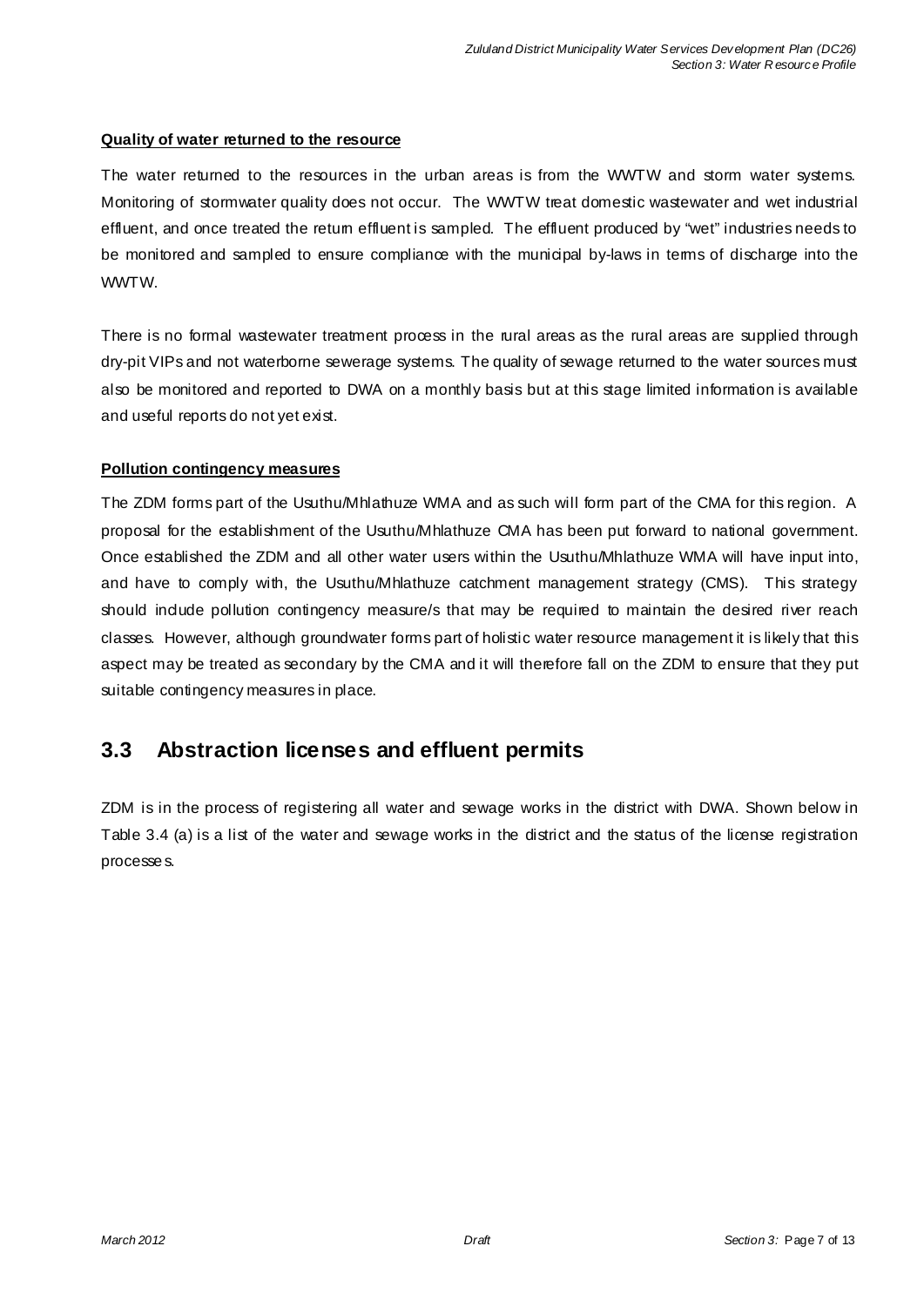| <b>WTW Name</b>               | Latitude     | Longitude | <b>Registration Status</b> |  |
|-------------------------------|--------------|-----------|----------------------------|--|
| Babanango Town                | -28.398321   | 31.071465 | Forms Submitted - Pending  |  |
| Belgrade Township             | -27.280166   | 31.279082 | Forms Submitted - Pending  |  |
| Ceza WTW                      | $-27.995517$ | 31.375931 | Forms Submitted - Pending  |  |
| eDumbe                        | -27.439965   | 30.820735 | Forms Submitted - Pending  |  |
| Makhosini                     | -28.356472   | 31.272092 | Forms Submitted - Pending  |  |
| Enyokeni Royal Palace         | -27.959809   | 31.521190 | Forms Submitted - Pending  |  |
| Frischgewaagd Town/Blinkwater | -27.389440   | 30.954311 | Forms Submitted - Pending  |  |
| Itshelejuba                   | -27.276854   | 31.346154 | Forms Submitted - Pending  |  |
| Khangela Royal Palace         | -27.738193   | 31.705480 | Forms Submitted - Pending  |  |
| Khiphunyawo                   | $-27.311995$ | 31.209771 | Forms Submitted - Pending  |  |
| Khombuzi WTW                  | $-27.730019$ | 31.727438 | Forms Submitted - Pending  |  |
| Mandlakazi RWSS               | -27.680543   | 31.916534 | Forms Submitted - Pending  |  |
| Mountain View                 | -27.784817   | 31.427912 | Forms Submitted - Pending  |  |
| Mpungamhlope                  | -28.234665   | 31.271593 | Forms Submitted - Pending  |  |
| Msibi                         | $-27.351458$ | 31.206944 | Forms Submitted - Pending  |  |
| Mvuzini                       | $-28.004120$ | 30.679364 | Forms Submitted - Pending  |  |
| Nkonjeni                      | -28.228463   | 31.423898 | Forms Submitted - Pending  |  |
| Nko sentsha                   | $-27.390240$ | 31.254435 | Forms Submitted - Pending  |  |
| Ophuzane                      | $-27.491598$ | 30.939828 | Forms Submitted - Pending  |  |
| Osingisingini                 | -27.997320   | 31.685002 | Forms Submitted - Pending  |  |
| Pongola/Ncotshane Town        | -27.389033   | 31.617976 | Forms Submitted - Pending  |  |
| Sidinsi                       | $-27.955112$ | 31.773067 | Forms Submitted - Pending  |  |
| SpekBoom                      | $-27.304730$ | 31.395382 | Forms Submitted - Pending  |  |
| Tholakela                     | $-27.442931$ | 30.970889 | Forms Submitted - Pending  |  |
| Thulasizwe                    | -27.951000   | 31.366717 | Forms Submitted - Pending  |  |
| Ulundi Town                   | -28.281655   | 31.340042 | Forms Submitted - Pending  |  |
| Nongoma Town                  | -27.962509   | 31.613695 | Forms Submitted - Pending  |  |
| Ncome                         | -27.944885   | 30.659276 | Forms Submitted - Pending  |  |
| <b>Coronation RWSS</b>        | $-27.677210$ | 31.052570 | Forms Submitted - Pending  |  |
| Klipfontein                   | $-27.791003$ | 30.786818 | Forms Submitted - Pending  |  |
| Bloemveldt                    | -27.727868   | 30.746585 | Forms Submitted - Pending  |  |
| eMondlo Township              | $-27.971017$ | 30.691998 | Forms Submitted - Pending  |  |
| Hlobane Region                | $-27.717325$ | 31.031722 | Forms Submitted - Pending  |  |
| Louwsburg Town                | -27.580634   | 31.271741 | Forms Submitted - Pending  |  |
| Enyathi Town                  | -27.813338   | 31.060888 | Forms Submitted - Pending  |  |
| Khambi RWSS                   | $-27.773071$ | 31.227059 | Forms Submitted - Pending  |  |
| Purim WTW                     | $-28.016124$ | 30.758741 | Forms Submitted - Pending  |  |
| Masokaneni WTW                | -28.187636   | 31.738694 | Forms Submitted - Pending  |  |

## **Table 3.4 (a): List of water permits**